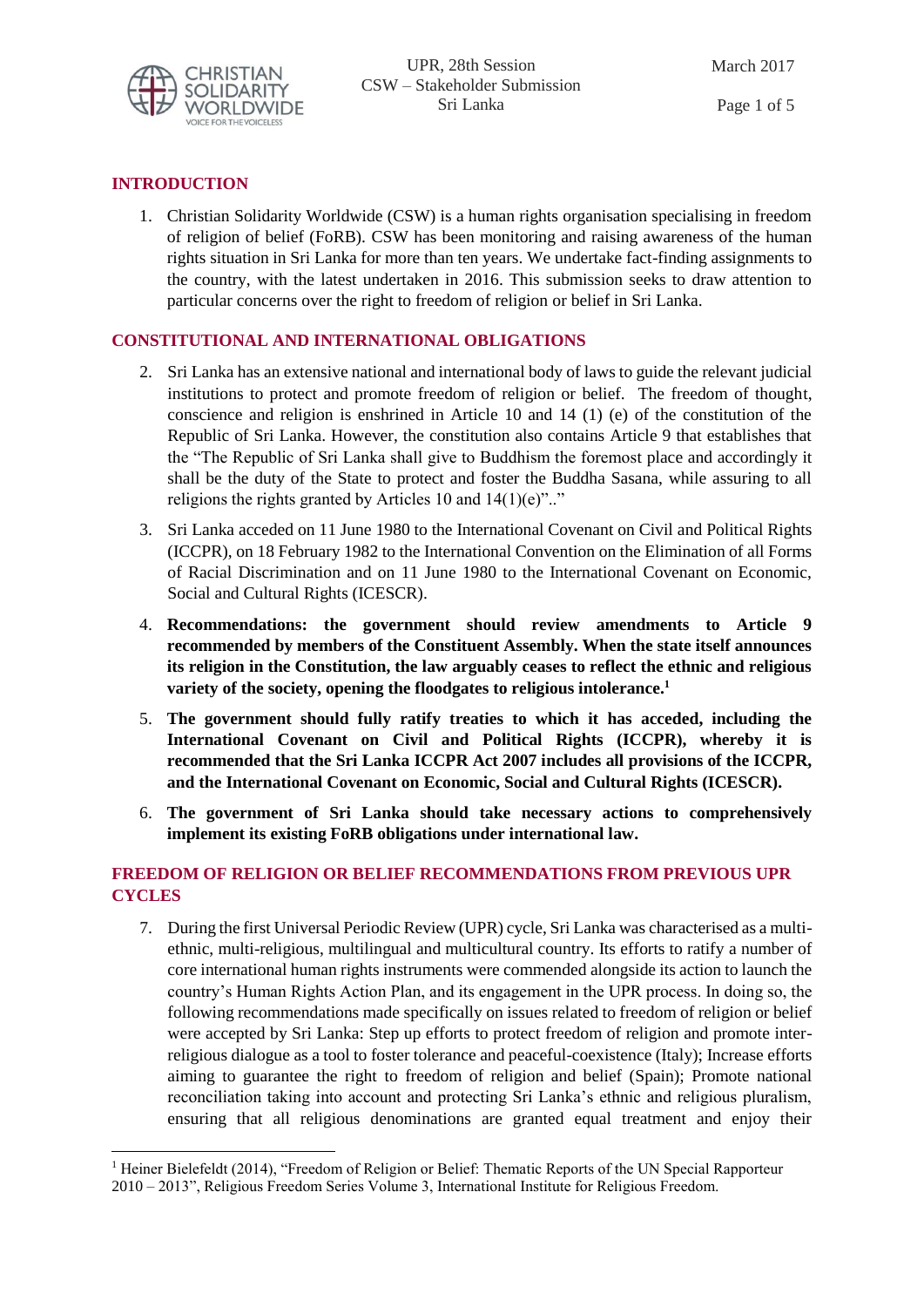

Page 2 of 5

fundamental rights (Holy See); Enact urgent legislative amendments to the Penal Code to ensure that the rights of women from all religious and ethnic communities are safeguarded (New Zealand).

- 8. **Recommendations: the government needs to implement the recommendations it accepted in previous UPR cycles, and to make efforts to accept and implement the recommendations noted previously.**
- 9. **In this regard, and in particular taking into consideration Sri Lanka's openness and active engagement in ensuring that human rights violations are addressed, the government is also urged to implement the recommendations made by the Lessons Learnt and Reconciliation Commission (LLRC). Recommendations deemed necessary and important include (i) The development of an early warning system to ensure that communal or religious tension does not lead to conflict, undermining law and order; and to promote efforts towards reconciliation and peace-building; (ii) Religious leaders and institutions should play a lead role in the process of reconciliation; and (iii) The establishment of a special institution to deal with citizen grievances, and an interfaith peace and reconciliation committee at district and provincial levels to act as a feeder mechanism supporting the special institution.**

#### **POLITICAL TRANSITION IN SRI LANKA**

- 10. Sri Lanka held historical, free and fair Presidential and Parliamentary democratic elections respectively in January and August of 2015. The pledge made by President Maithripala Sirisena to ensure religious harmony by establishing institutions and mechanisms amongst religious leaders to work for religious coexistence and against extremism remains highly welcomed. CSW also recognises several positive steps taken by Sri Lanka, including the passage of the 19<sup>th</sup> Amendment of the Constitution, an action that paved the way for the country's Parliamentary elections in August 2015 and the establishment of the Constitutional Council. The latter is aimed at supporting the depoliticising of public services and government authorities, including the country's Human Rights Commission.
- 11. Resolution 30/1 adopted by the Human Rights Council on 1 October 2015 promoting reconciliation, accountability and human rights in Sri Lanka remains an important document promoting truth, justice, reparation and guarantees the non-recurrence. It reaffirms *"..that all Sri Lankans are entitled to the full enjoyment of their human rights regardless of religion, belief or ethnicity, in a peaceful and unified land"*.

#### **TRANSITIONAL JUSTICE**

- 12. Transitional justice is rooted in accountability and redress for victims. In September 2015, prior to the adoption of Resolution 30/1, Sri Lanka in its statement to the 30<sup>th</sup> Session of the UNHRC in Geneva recognised the importance of the process of reconciliation, accountability and the importance of judicial and administrative reform in the process of upholding the rule of law and in building confidence amongst its people in the justice system.
- 13. The establishment of the Commission for Truth, Justice, Reconciliation and Non-recurrence was noted. In the statement, Sri Lanka envisaged a dual structure involving a Compassionate Council which will compose of religious dignitaries from all major religions and a structure composed of Commissioners.
- 14. CSW urges the government to make further progress in the implementation of Resolution 30/1. We reiterate the UN High Commissioner's call for the government to communicate, inform and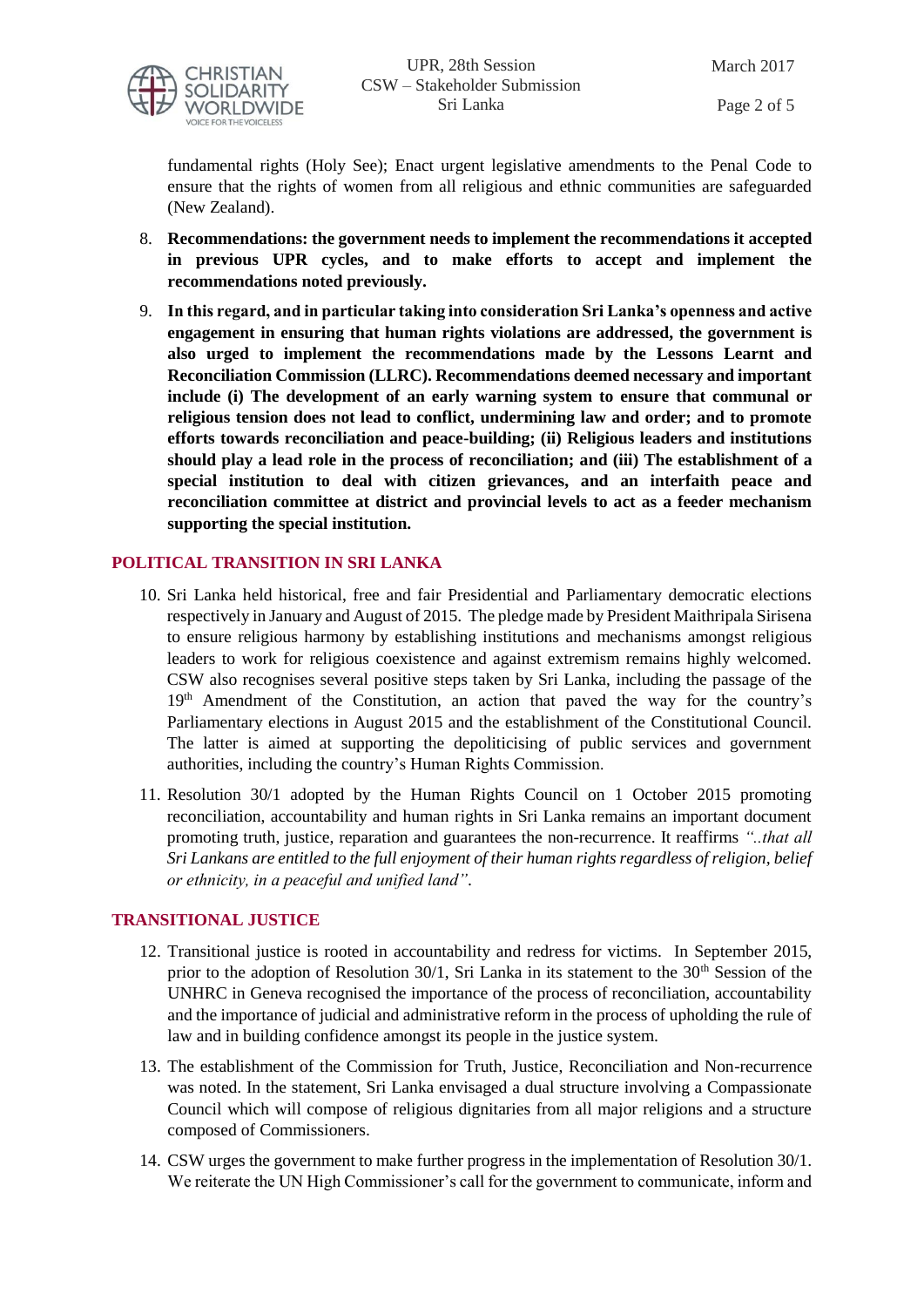

Page 3 of 5

actively engage the Sri Lankan people of the details of its reconciliation processes. In this regard, we call on the government to put in place a clear strategy of its reconciliation and transitional justice plans and mechanism.

15. **Recommendation: Taking into account the progress made by the government as noted in the report of the Special Rapporteur on minority issues on mission to Sri Lanka released at the HRC 34th Session, the government is urged to take effective action to ensure that the government's commitment to transitional justice is realised. In this regard, we call on the government to put in place a clear strategy for its reconciliation and transitional justice processes.** 

### **DISCRIMINATORY LEGISLATIVE FRAMEWORK**

- 16. In October 2008 a circular was issued by the then Ministry of Buddha Sasana and Religious Affairs, making the construction of new places of worship subject to permission from the ministry. This circular raised several concerns: (i) Use of the undefined term 'traditional religions', which allows local authorities and the Ministry of Buddha Sasana and Religious Affairs the freedom to determine the stringency of the application process, and to grant or deny permission, based on their own arbitrary determination of the legitimacy of each religious group; (ii) The misuse of the circular by government officials to close down existing churches; and (iii) The misuse of the circular by the state to restrict the religious freedom of evangelical Christians, on the basis that they do not belong to the National Christian Council (NCC) or the Roman Catholic Church.
- 17. Sri Lankan legislation does not require the registration of religious places of worship or any religious body. Nevertheless, the circular demands that any "new construction" of places of worship would require the approval from the Ministry of Buddha Sasana and Religious Affairs. Local government officials are said to have continued to apply this circular as a way to intimidate and forcefully close churches. Data collected by the National Christian Evangelical Alliance of Sri Lanka (NCEASL) records over 50 incidents of violence against religious minorities in 2015 to  $2016^2$ .
- 18. The challenges posed by the existence of this circular were highlighted in the 2017 report of the Special Rapporteur on minority issues on her mission to Sri Lanka<sup>3</sup>.
- 19. **Recommendations: the government is urged to work towards the introduction of a comprehensive framework to deal adequately with incidents of communal and targeted violence, including repealing discriminatory regulations such as the 2008 circular that do not conform with international human rights standards.**

### **SINHALA-BUDDHIST NATIONALISM AND EXTREMIST GROUPS**

20. The rise of extremist groups, such as the Sinhala-Buddhist nationalism presence in Sri Lanka is analogous to a rising trend of hate speech. Prominent Sinhala-Buddhist groups in Sri Lanka include the Bodu Bala Sena (Buddhist Force Army), the Sinhala Ravaya (Voice of the Sinhalese), the Ravana Balaya (Power of Ravana) and the Bodu Pawura (Wall of the Buddhist). Although the activities of extremist groups have declined under the current government, the activities of such extremist groups must be continue to be monitored.

 $\overline{a}$ <sup>2</sup> NCEASL Incident Reports 2015 and 2016

<sup>3</sup> Report of the Special Rapporteur on minority issues on her mission to Sri Lanka – A note to the Secretariat at the Human Rights Council , Thirty-fourth session 27 February-24 March 2017.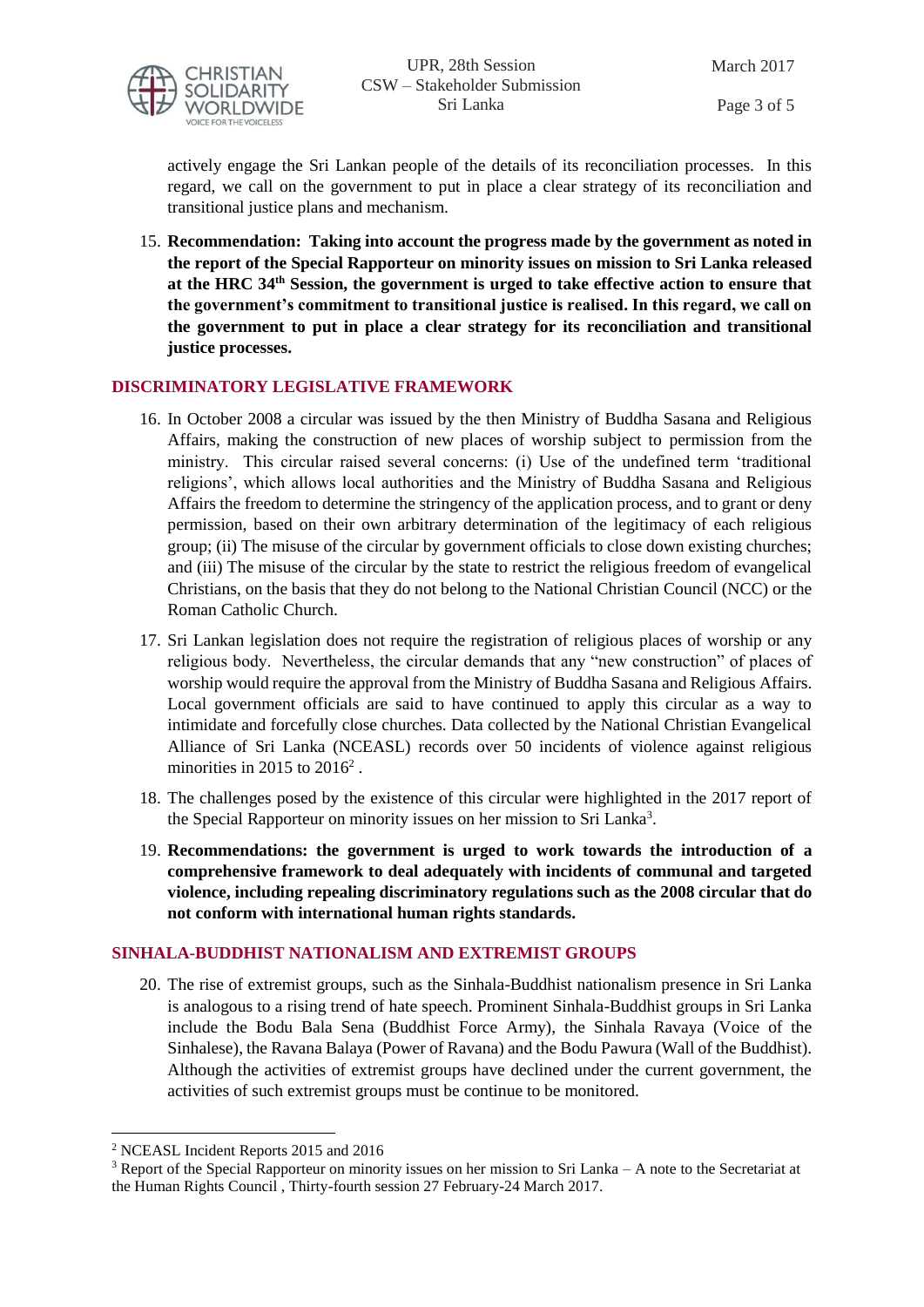

- 21. The network of extremist Buddhists is growing across Asia, as they collaborate in countries such as Sri Lanka, Myanmar and Thailand. The actions of these extremist groups do not reflect key aspects of Buddhism: tolerance, non-violence and non-discrimination. In an interview with a respected monk in Sri Lanka, CSW was told, "If someone asks me why [extremist] Buddhists behave in the manner they do, I would say that these groups are not true Buddhism and that they are politically motivated".
- 22. In June 2016, at the time of the second anniversary of the Aluthgama carnage, Sri Lanka's largest ever anti-muslim riots displacing 10,000 people, the Bodu Bala Sena had threatened to repeat the Aluthgama violence. Such threats are deeply concerning, and the government should monitor the acts of extremist groups vigilantly to prevent violence motivated by religious hatred.
- 23. **Recommendation: The government is urged to continue investigating crimes against religious minorities, and to implement, enforce and monitor proposed laws on hate speech, in line with HRC Resolution 16/18. In cases where the evidence is compelling, legal action should be taken against the perpetrators of such crimes.**
- 24. **Recommendation: The government needs to encourage dialogue between the various religious groups to enhance interfaith solidarity, to prevent potential violence and propaganda motivated by religious hatred spread by extremists groups.**

### **COUNTERING NEGATIVE MESSAGES AND HATE SPEECH**

- 25. Research by the Centre for Alternative Policy in Sri Lanka shows that there is an increased correlation between incitement to hatred through social media campaigns and the incidents of violence. This is linked to the notion that media literacy in Sri Lanka is low, resulting in people tending to believe more what they hear through instant messaging services than what they hear through state media. It is therefore necessary to counter negative messaging and hatred by offering counter evidence and/or information and increasing religious literacy and understanding of human rights, including freedom of religion or belief. New interventions in this area are crucial given the improvements in Sri Lanka's IT infrastructure and the increasing use of smartphones and social media. Data collected by the Secretariat for Muslims recorded over 450 incidents of violence and intolerance against Muslims between 2013 and 2015, and majority of these incidents were triggered by hate speech.
- 26. **Recommendation: The government must work with civil society and religious institutions to help restore the solidarity and mutual respect between different communities by increasing religious literacy and interfaith dialogue**

### **INCIDENTS TARGETING RELIGIOUS MINORITIES**

- 27. CSW's partner, the National Christian Evangelical Alliance of Sri Lanka reports continued incidents of assaults and threats on religious minorities, particularly Evangelical Christians. In some cases, state officials are involved in either an implicit or active capacity, for instance, law enforcement officials failing to register a First Information Report, or District Commissioners who are biased towards extremist groups. It is unacceptable for such threats and assaults on religious minorities to occur and its perpetrators act with impunity.
- 28. **Recommendations: Urge the government to ensure officials, law enforcement officers and members of the judiciary are trained on international human rights obligations, including**